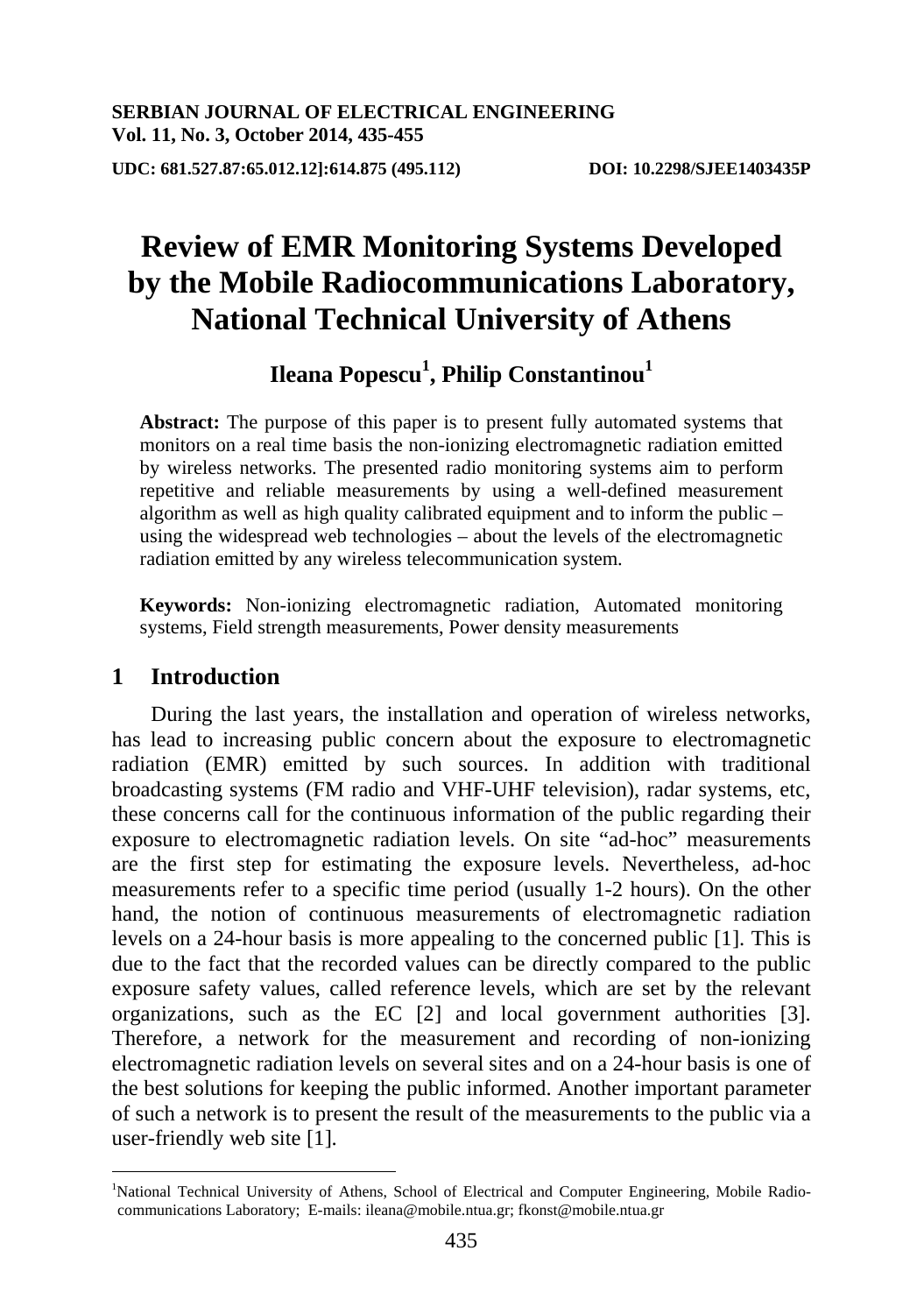Monitoring networks are a valuable tool in attempting to deal with public concerns about the potential health effects of non-ionizing electromagnetic radiation. As a result, several monitoring systems are implemented all over Europe and Africa  $[4 - 7]$ . Moreover, network deployment implies a number of challenges in terms of hardware certification, network control and daily maintenance. With all the above considerations in mind, electromagnetic radiation monitoring networks have been deployed in Greece. "Hermes" network [8] started its operation in November 2002, while "pedion24" network [9] (where pedion is the Greek word for field) on November 2005 [1]. So far, 329 continuous monitoring stations have been installed in urban and rural areas of Greece and more than 73 000 000 measurements have been conducted and stored.

We present the design aspects of such monitoring networks developed by the Mobile Radiocommunications Laboratory of the National Technical University of Athens, Greece, regarding the hardware and software, overall measurement results conducted up-to-date.

# **2 Web-based Radio Monitoring**

An automated web-based radio monitoring system has been developed in the Mobile Radiocommunications Laboratory, situated at the National Technical University of Athens, Greece. The measurement system is able to monitor whichever frequency band we choose, such as FM, TV, GSM, DCS, radar signals, etc. Concisely, the developed system [10]:

- (a) monitors the frequency bands by turns,
- (b) computes the quantities Field Strength and Power Density,
- (c) compares the extracted quantities with the electromagnetic limits [3],
- (d) monitors in real time the spectrum on the clients' web browsers.

The application (see Fig. 1) consists of two parts: the main measurement system and the part that controls and processes the measurements through a computer network. In the first part, the core of the measurement system is a spectrum analyzer, which is controlled by a PC via a developed software application. The software application controls the measurement procedure, receives the measurement data and sends it to the server. In the second part the server which is installed on a PC, provides in real time any computer connected to the Internet with the measurement data. The communication interface between the users and the server provides the users with a friendly environment with the purpose of viewing the measured quantities [10].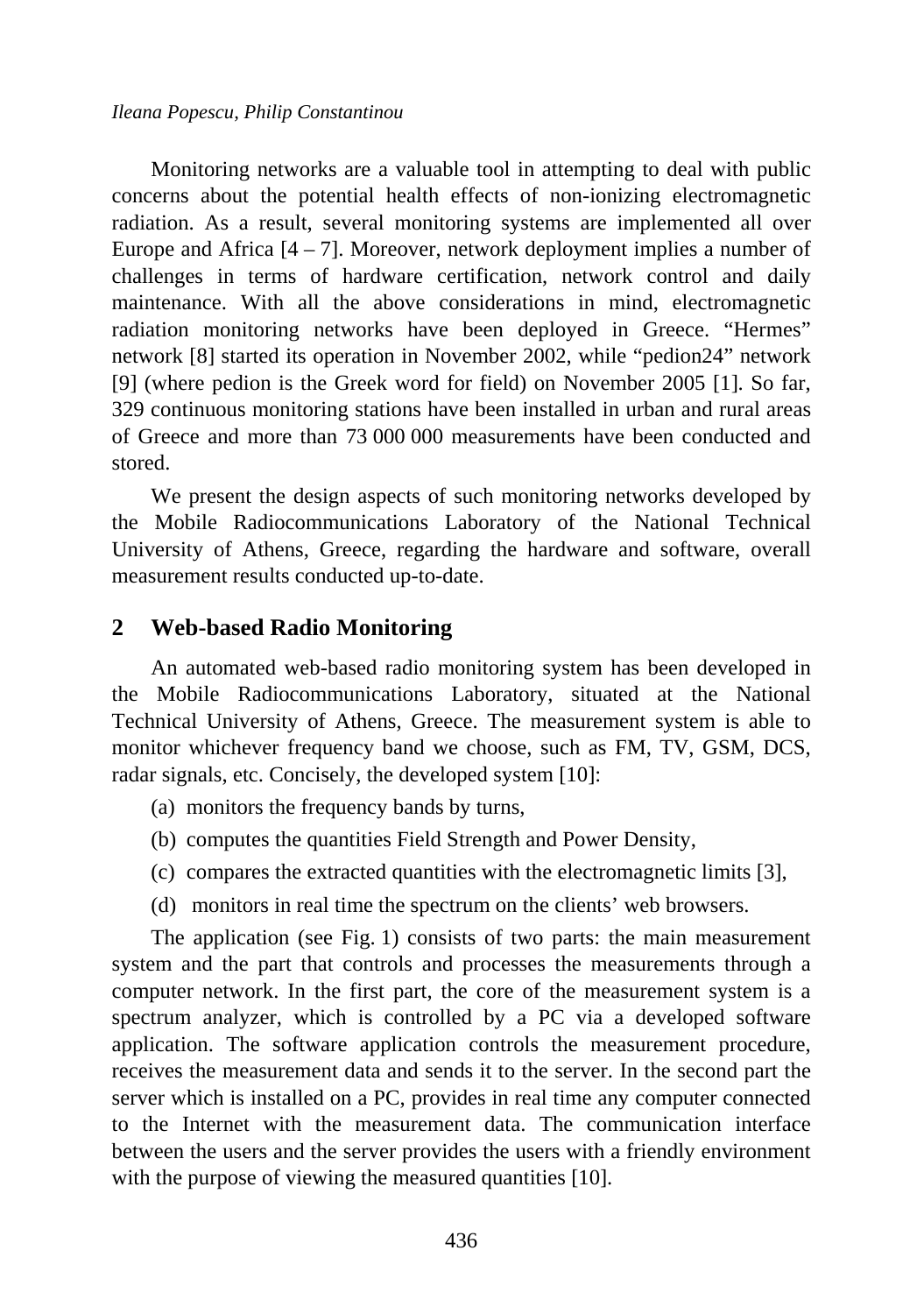

**Fig. 1 –** *General configuration of the web-based radio monitoring system.* 

# **2.1 Measurement procedure**

# i) Measurement set-up

The measurement set-up is shown in Fig. **2**. The measurement set-up consists of [15]:

- $\triangleright$  Omni directional wideband antenna,
- $\triangleright$  Antenna power supply unit,
- $\triangleright$  Spectrum analyzer,
- $\triangleright$  Personal Computer (PC1), which is connected to the spectrum analyzer and communicates with it through a developed software application (Network Radio Monitoring),
- $\triangleright$  Personal Computer (PC2), which is connected to the former PC through Ethernet (Local Area Network) and acts as a server for the application.
- ii) Measurement algorithm

In this section the methodology of the measurement procedure is described. The services that are included in the application are shown in Table 1, where the characteristics and the electromagnetic levels of each service are also presented. The electromagnetic radiation levels have been extracted from the limits that the Greek Common Ministerial Decree proposes [11].

According to the measurement algorithm, the system sweeps the bands successively. In each band there are carried out *N* measurements every *T* seconds. These parameters can have different values at each band and are controlled by the administrator, therefore, the total time devoted to a specific time, that is,  $N \times T$  [s], can be altered according to the administrator's needs [10].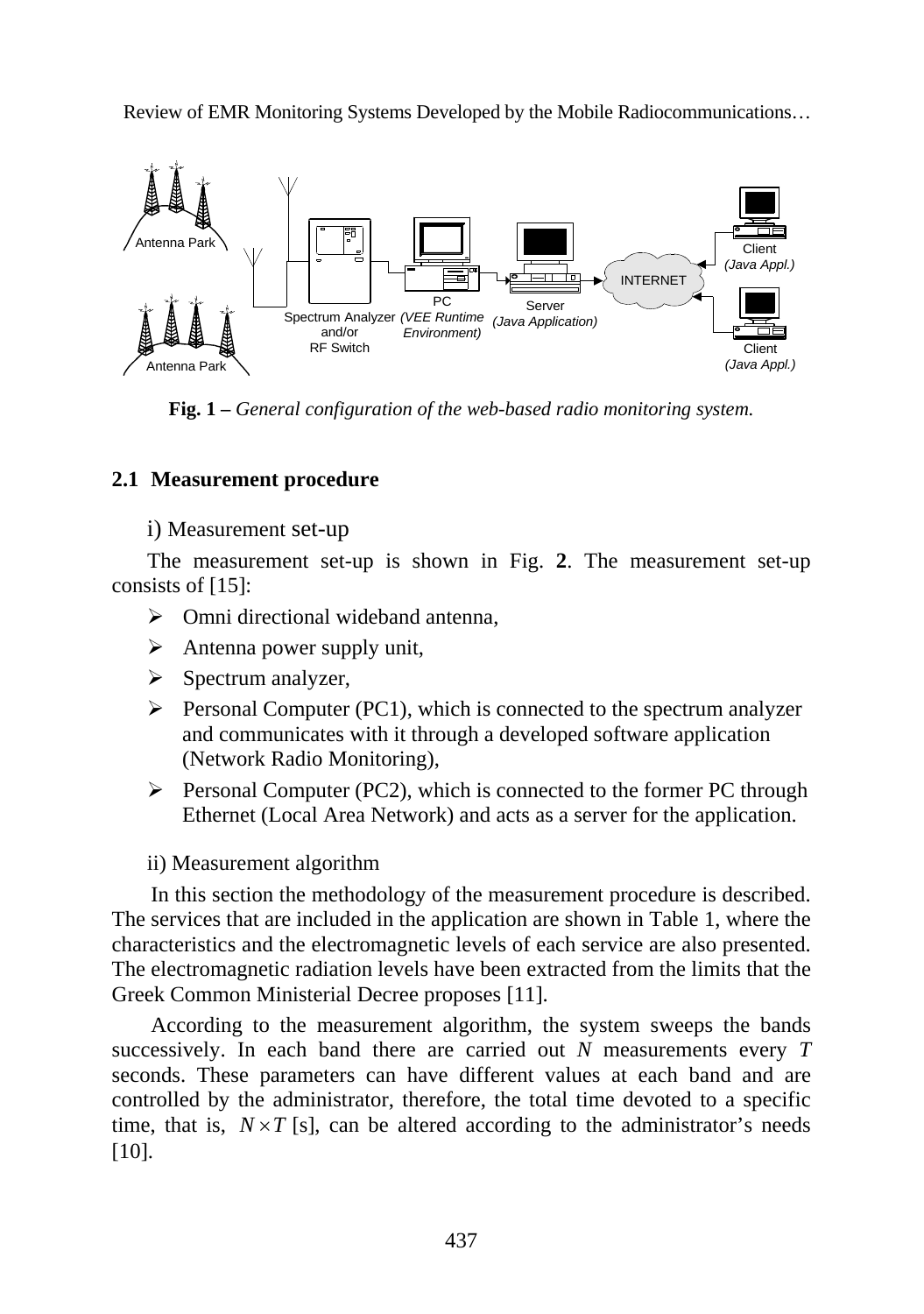| Service                                        | Spectrum characteristics |                              | EMR reference levels        |                                          |  |
|------------------------------------------------|--------------------------|------------------------------|-----------------------------|------------------------------------------|--|
|                                                | Frequency band           | Modulation                   | Field Strength<br>$E$ [V/m] | Power Density<br>$S$ [W/m <sup>2</sup> ] |  |
| Radio<br>(FM band)                             | 87.2-107.9 MHz           | <b>FM</b>                    | 22.4                        | 1.6                                      |  |
| Television<br>$(UHF-1)$                        | 465-688 MHz              | AM-VSB<br>FM.                | $23.7 - 28.9$               | $1.9 - 2.8$                              |  |
| Television<br>$(UHF-2)$                        | 688-855 MHz              | AM-VSB<br>FM.                | $28.9 - 32.2$               | $2.8 - 3.4$                              |  |
| Mobile<br>Telephony<br>(GSM 900<br>Downlink)   | 935-960 MHz              | <b>GMSK</b>                  | $33.6 - 34.1$               | $3.7 - 3.8$                              |  |
| Mobile<br>Telephony<br>(DCS 1800)<br>Downlink) | 1885-1880 MHz            | <b>GMSK</b><br>$47.8 - 47.7$ |                             | 7.5                                      |  |

**Table 1**  *Telecommunication services included in the application.* 



**Fig. 2** – *Measurement set – up.*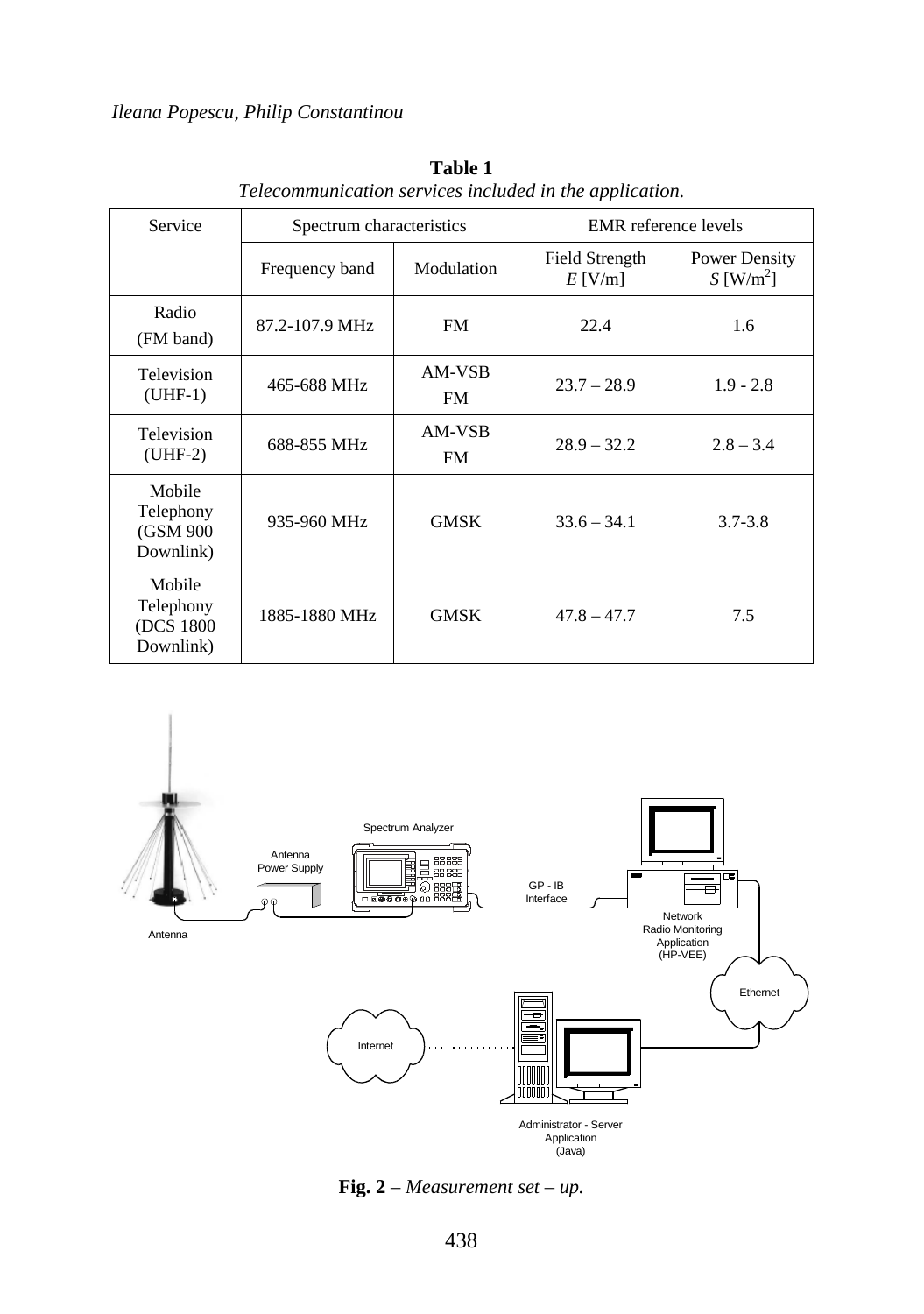Each measurement consists of the following stages [10]:

- (a) Initially, the spectrum analyzer which is the measurement device carries out a power measurement, by dividing the frequency range in 400 spaces that are called bins and sampling the received signal in these spaces. Therefore, each measurement consists of 401 values of the power ( $P_{\rm SA}$  in dBm) in the input of the spectrum analyzer.
- (b) The former values are processed in order to distinct the peak values and reject the others, since only the peak values express the contribution of each signal to the electromagnetic pollution.
- (c) The remainder values (power levels in the input of the spectrum analyzer) are converted into field strength  $(E$  in  $dB\mu V/m$  and power density ( $S$  in  $dBW/m<sup>2</sup>$ ) levels in the output of the antenna. For this purpose, we take into account the total loss of the configuration  $(L_{conn})$ and the antenna factor (*K*). The system loss was measured experimentally, whereas the antenna factor was given by the manufacturer. The conversion is done according to the following equations [12]:

$$
E\left[\frac{\text{dB}\mu\text{V}}{\text{m}}\right] = K\left[\text{dB}/\text{m}\right] + P_{SA}\left[\text{dB}\text{m}\right] + L_{conn}\left[\text{dB}\right] + 107\,\text{dB},\tag{1}
$$

$$
S\left[\frac{\text{dBW}}{\text{m}^2}\right] = K\left[\text{dB/m}\right] + P_{SA}\left[\text{dBm}\right] + L_{conn}\left[\text{dB}\right] - 38.76 \text{dB}.
$$
 (2)

(d) The values are combined in order to extract the electromagnetic field levels per band and quantity and estimate how many times the electromagnetic field levels are below the limits (Times Below Limits – TBL). These quantities are computed according to the following equations:

*TBL* for field strength = 
$$
\frac{1}{\sum_{i>1 \text{MHz}}^{300 \text{GHz}} \frac{E_i^2}{E_{Li}^2}}
$$
 (3)

*TBL* for power density = 
$$
\frac{1}{\sum_{i>1 \text{MHz}}^{300 \text{GHz}} \frac{S_i^2}{S_{Li}^2}}
$$
 (4)

where:

- $-E_i$ ,  $S_i$  are the field strength and the power density at the frequency of *i* MHz,
- $-E_{Li}$ ,  $S_{Li}$  are the reference level of the field strength and the power density at the frequency of *i* MHz.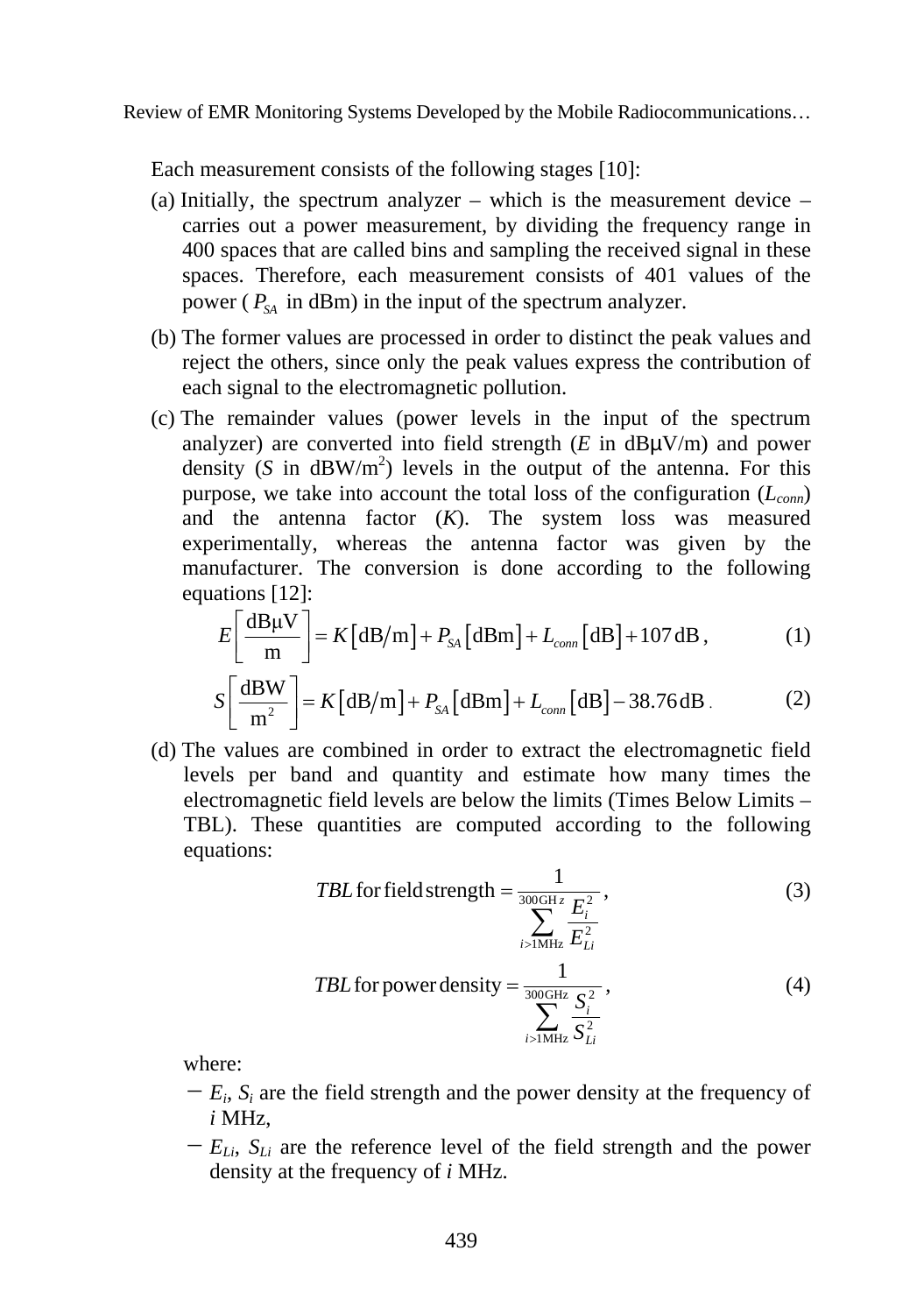# **2.2 Software applications**

In this section are described the developed software applications which implement the measurement algorithm and present the results to the internet. There have been developed [10]:

- $\triangleright$  An application in the HP-VEE<sup>TM</sup> visual programming language, in order to communicate with the measurement device (spectrum analyzer) and control its parameters,
- $\triangleright$  Two applications in the Java<sup>TM</sup> textual programming language, in order to control the whole system, define the operational parameters and provide the public with the measurements, through the internet.

# **2.2.1 HP-VEE application**

The specific application is installed on PC1 and aims to set the measurement parameters (frequency range, resolution bandwidth, video bandwidth), implement the repetitive measurement algorithm that was described in the previous section, receive the measurements from the spectrum analyzer and send it to the server. The application has the feature of being automatically restarted after a power failure or when the server halts [10].

# **2.2.2. Java Applications**

The process of the measurements and their presentation using the internet are implemented in two separate applications: (i) Server – Administrator application and (ii) Client – User application [10].

(i) Server – Administrator application

The specific application (see Fig. 3) controls the measurement system and shows the extract quantities. The administrator is able to start and stop the measurement procedure, edit and view the operational parameters and view a log file which records the users that were connected to the system, via special buttons. The administrator is able to alter the values of the following operational parameters (see Fig. 4) [10]:

- $\triangleright$  Spectrum analyzer parameters, such as the start/stop frequency, the resolution bandwidth, the video bandwidth, the sweep time and the scaling,
- $\triangleright$  Measurement parameters, such as the number of measurements (N) and the measurement period (T) in each band,
- $\triangleright$  Configuration parameters, such as the IP port address of the PC, in which the HP-VEE application is running, the antenna factor and the loss of the connection between the antenna and the measurement device.
- $\triangleright$  General parameters, such as the name and the corresponding frequency/channel of the various radio and television stations.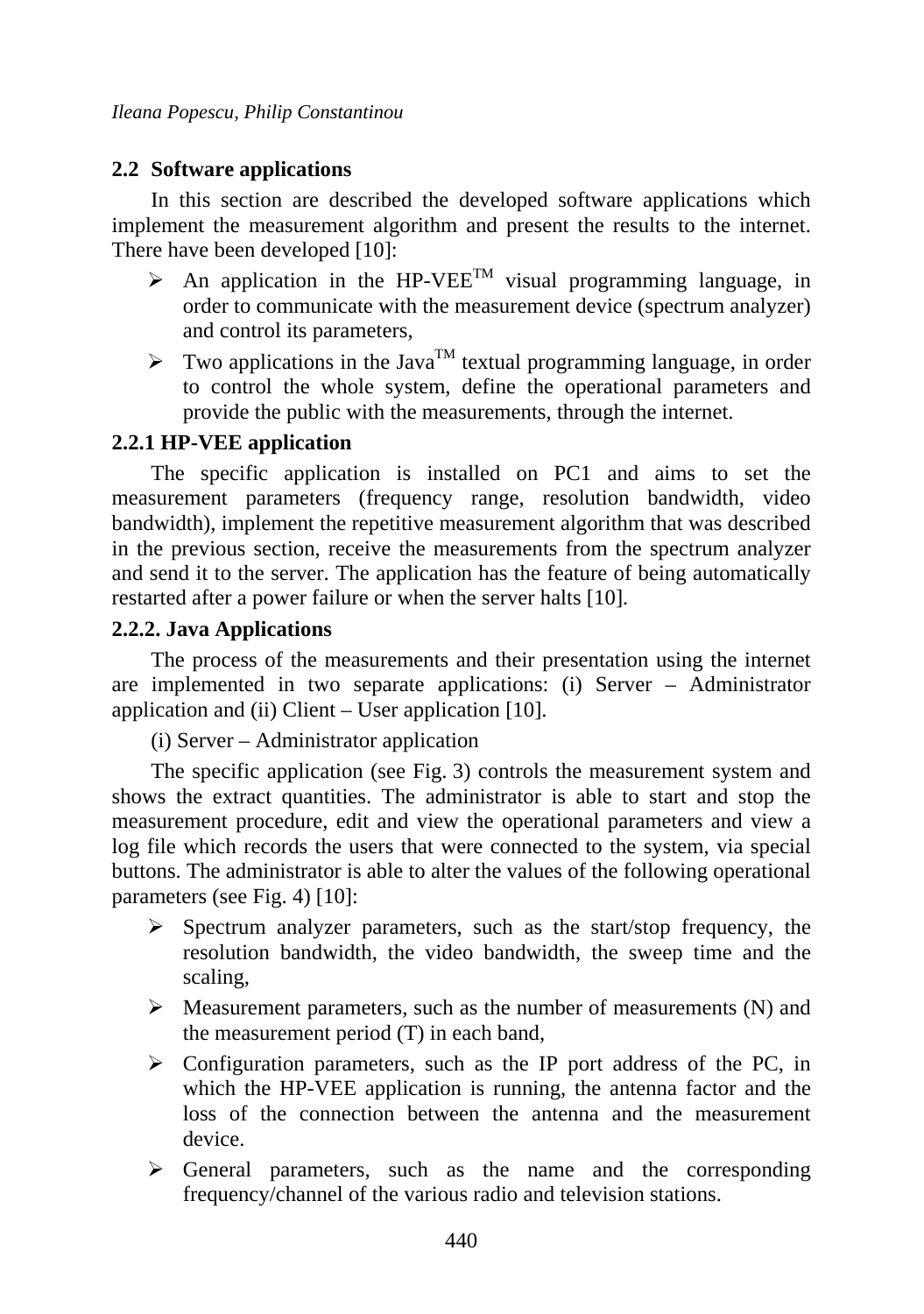

**Fig. 3** *– Server – Administrator application.*

| <b>Edit Parameters</b><br>$\mathbf{x}$ |                              |                              |                             |        |                              |  |  |
|----------------------------------------|------------------------------|------------------------------|-----------------------------|--------|------------------------------|--|--|
| TV1 TV2 GSM DCS<br><b>FM</b>           |                              |                              |                             |        |                              |  |  |
| <b>PARAMETERS</b>                      |                              | <b>Antenna Factor</b>        |                             |        | <b>Cable Loss</b>            |  |  |
| NRM port                               |                              |                              | <b>NRM IPAddress</b>        |        |                              |  |  |
| 5005                                   |                              | 147.102.25.111               |                             |        |                              |  |  |
| <b>PARAMETERS</b>                      |                              |                              |                             |        |                              |  |  |
| 0.3                                    |                              | >> Sweep Time (sec)          |                             |        |                              |  |  |
| 10.0                                   |                              |                              | >> Scaling (dB/div)         |        |                              |  |  |
| 87.0                                   |                              |                              | >> FM Start Frequency (MHz) |        |                              |  |  |
| 109.0                                  |                              |                              | >> FM Stop Frequency (MHz)  |        |                              |  |  |
| 30.0                                   |                              |                              | >> FM Resolution BW (KHz)   |        |                              |  |  |
| 30.0                                   |                              |                              | >> FM Video BW (KHz)        |        |                              |  |  |
| 1                                      |                              | >> FM Meas/nt Period (sec)   |                             |        |                              |  |  |
| 30                                     | >> FM Number of Measurments  |                              |                             |        |                              |  |  |
| 465.0                                  |                              |                              |                             |        | >> TV1 Start Frequency (MHz) |  |  |
| 688.0                                  |                              |                              |                             |        | >> TV1 Stop Frequency (MHz)  |  |  |
| 100.0                                  |                              | >> TV1 Resolution BW (KHz)   |                             |        |                              |  |  |
| 100.0                                  |                              | >> TV1 Video BW (KHz)        |                             |        |                              |  |  |
| 1                                      | >> TV1 Meas/nt Period (sec)  |                              |                             |        |                              |  |  |
| 30                                     | >> TV1 Number of Measurments |                              |                             |        |                              |  |  |
| 688.0                                  |                              | >> TV2 Start Frequency (MHz) |                             |        |                              |  |  |
| 855.0                                  | >> TV2 Stop Frequency (MHz)  |                              |                             |        |                              |  |  |
|                                        |                              | ОК                           |                             | Cancel |                              |  |  |

**Fig. 4 –** *Operational parameters.* 

(ii) Client – User Administrator application

The application (Java applet – see Fig. 5) has been developed and running on a web page providing the users with the ability to watch the electromagnetic spectrum of the measured telecommunication services (see **Table 1**) and the contribution of each service to the electromagnetic pollution. It is accessed by every computer connected to the internet, provided that its browser is Java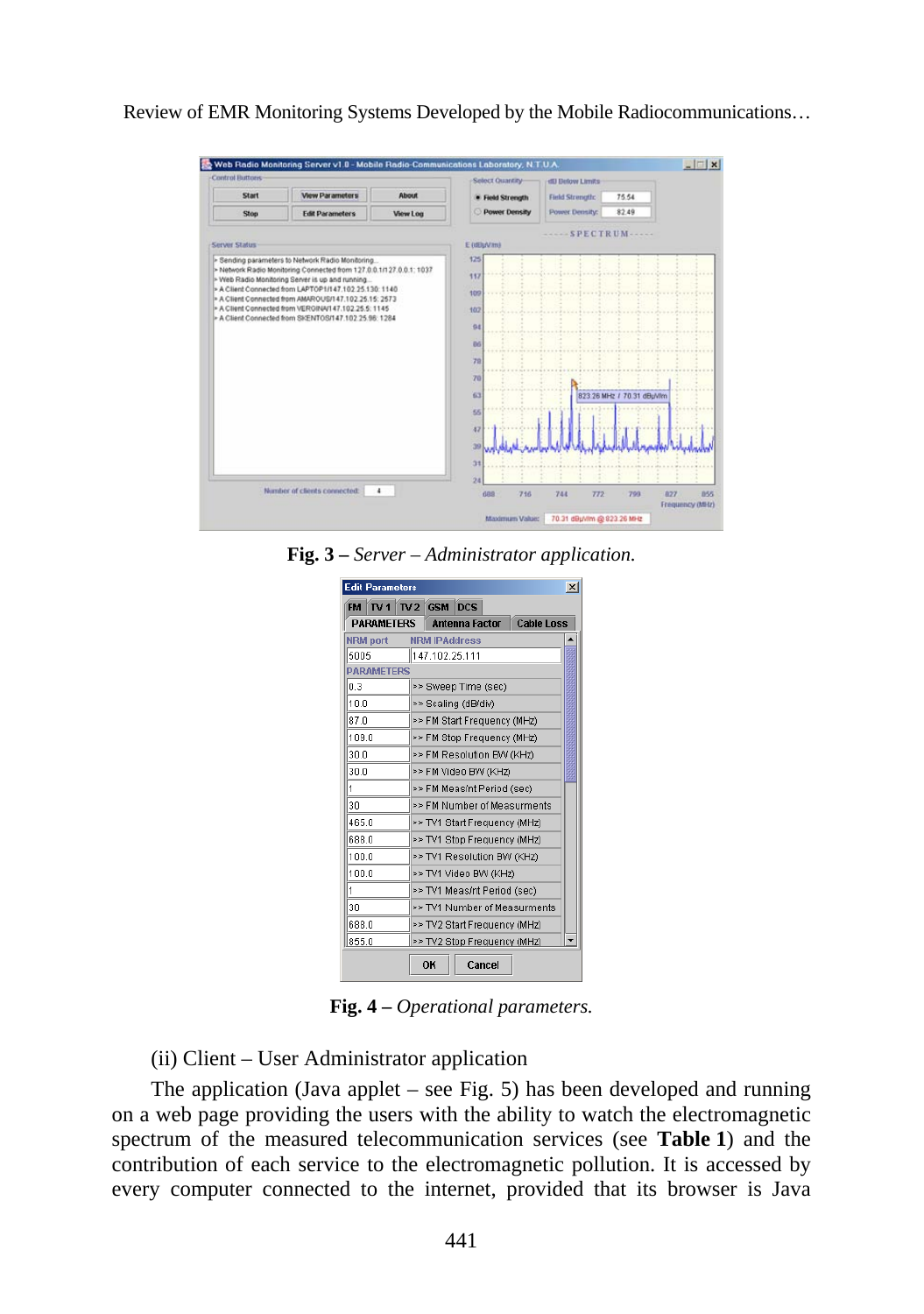*Ileana Popescu, Philip Constantinou* 

enabled. It is developed with the same programming techniques as the Server – Administrator application [10].

The user is able to:

- $\triangleright$  Choose the language of the presented application,
- $\triangleright$  View the spectrum of the measured telecommunication services in different frames
- $\triangleright$  Choose to view a significant telecommunication service,
- $\triangleright$  View the field strength or the power density
- $\triangleright$  View the current maximum value of the signal in each band, the frequency in which the maximum value occurs and the Times Below Limits (see (3) and (4)) for both the field strength and power density,
- $\triangleright$  Choose between absolute and logarithmic (dB) units for the extracted quantities,
- $\triangleright$  View the channels (e.g. radio, TV) corresponding to each frequency, by moving the mouse over the peaks of the spectrum.
- $\triangleright$  Be informed about the proposed limits for each band from a relevant table



**Fig. 5** *– Client – User application.* 

# **3 A distributed MultiInstrument RF Radiation Measurement System**

A project implemented by the Mobile Radiocommunications Laboratory of the National Technical University of Athens for the Hellenic Civil Aviation Authority is the design, development and installation of an automated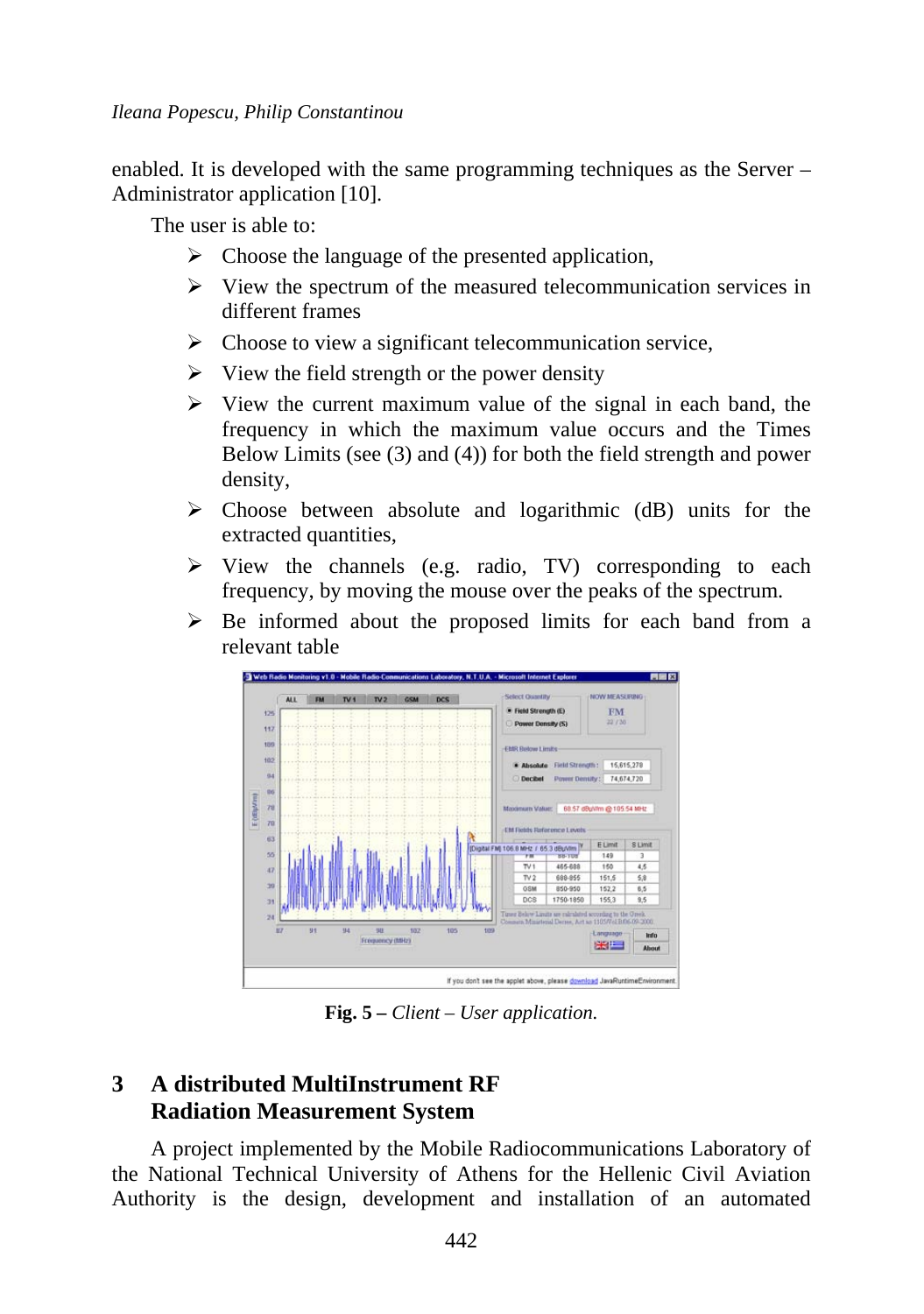monitoring system of the radiofrequency radiation levels in two terraces of corresponding buildings of the authority, located on Immitos Mountain, Attica region, Greece.

The first building houses radar (see Fig. 6), while the second a set of antennas used for the control of the Greek airspace (see Fig. 7). Furthermore, the surrounded area contains a plethora of electromagnetic radiation sources, such as radars, broadcasting antennas, mobile telephony antennas, microwave links, etc, which burden the environmental electromagnetic pollution at the specific sites.



**Fig. 6** *– Radar building*. **Fig. 7 –** *TYM Building*.



Previous measurements conducted by the Mobile Radiocommunications Laboratory have confirmed the expected high intensity of the electromagnetic field values at these sites. The fact that these areas are accessible by the working staff necessitates the installation of an automated measurement system of the electromagnetic radiation levels able to inform the staff for the electromagnetic radiation levels on a 24-hour basis and alert it when a measured value exceeds the safety reference levels according to the Greek legislation [3].

A multitude of devices  $[13 - 15]$  and measurement configurations  $[4 - 9]$ are commercially available and being widely used to monitor the electromagnetic field strength levels. In such systems, the key feature should be the end-to-end automation, from the automated identification of the measurement devices, the data acquisition and the online distribution and presentation of the results to the interested party. The described system suggests a scenario where the measurements are transferred to the end-user immediately after they are carried out, which is in contrary to the typical configurations where the devices store their measurements and transmit them at predefined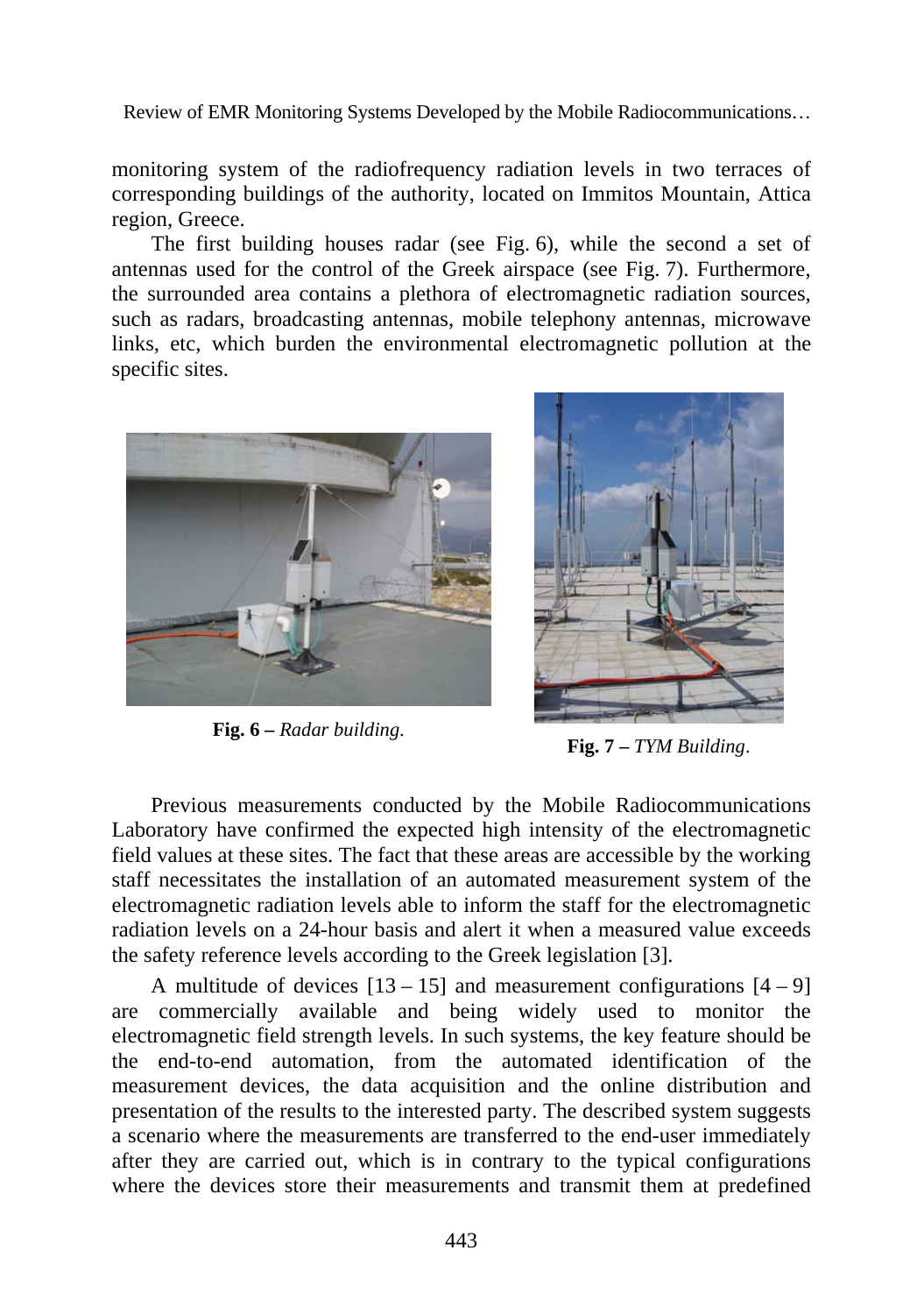times instances to the control unit. Additionally, the end-user application is independent of the hardware configuration, that is, if the measurement device change or a hardware failure occurs to one or more instruments, the application is automatically adjusted and need not to be updated.

The system is based on the client – server architecture, while a lot of parameters have been taken into account during the design, such as its fully configurability via a local computer network, its flexibility regarding the type and the number of the measurement devices operating and the measurement procedure parameters.

#### **3.1 Hardware architecture of the system**

The system structure is presented in Fig. 8.



**Fig. 8** *– System architecture.* 

As far as the hardware architecture the system is comprised of the following parts:

i) The measurement devices, which are wideband, triaxial and excellently isotropic electromagnetic field sensors and controlled via their optical interface. An electric and a magnetic field sensors are installed at each site, giving the electric field strength value  $(E \text{ in } V/m)$  and the magnetic field strength value  $(H \text{ in } A/m)$  respectively. The frequency range is 3 MHz – 18 GHz for the electric field sensor and 27 MHz – 1 GHz for the magnetic field sensor, thus covering the majority of possible electromagnetic radiation sources.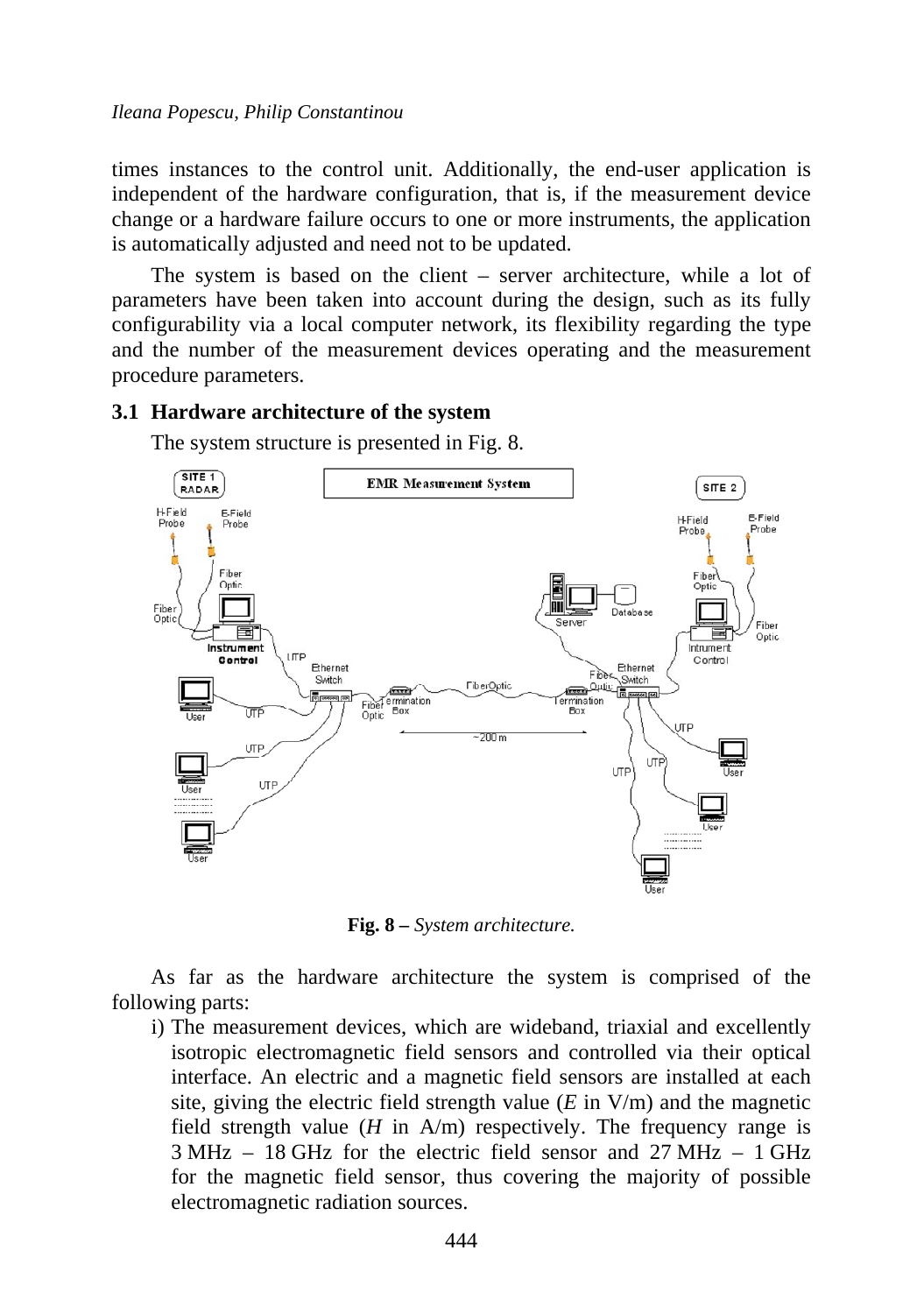- ii) The two instrument controller computers (instrument server PCs) which are connected to the instruments via their optical interface. One server is installed per building and is responsible for the transmission of the measurement commands to the instruments and the collection of the measurement data from them.
- iii) The central server computer, which communicates with the instrument controller PCs through the local area network and is responsible for the whole control of the system and the measurement data collection and storage. It is also committed to distribute the data to the clients of the system.

#### **3.2. Software architecture of the system**

As far as the software architecture is concerned, three applications have been developed, based on the client – server model:

- i) The Instrument Server application, which runs on the Instrument Controller PC and is responsible for the full control of all the measurement devices connected to it. It is developed in the Java programming language and enables the administrator of the system to determine the measurement parameters, namely, which instruments are active, the measurement refresh period and the full-duplex communication parameters via a graphical user interface. Each instrument oriented command, such as an instrument type query or a measurement query is passed to it through the Java Comm API [16], which, therefore, enables the administrator to talk to the specific instruments. The corresponding responses are received from the application in a similar way. While the application is in a continuous communication with the instruments, it is in a waiting mode, waiting for the central control station to connect to it via the local area network, in order to pass to it the collected data.
- ii) The Central Server application runs on the Central Server PC and it is also developed in Java. Through this frame application the administrator can set the instrument server PC parameters, such as their IP addresses, ports and identification strings. The connection is achieved via the local area network. The first packet received contains identification information concerning the number and the type of operating instruments and also where the specific instruments are installed. The next packet contains the measurement data plus their identification data, attached to them as headers. The Central Server is also in waiting mode, waiting for users' requests for connection. Finally a developed RDBMS stores the measurement data for further processing.
- iii) The End User application, which runs on the user client PC and is responsible for the presentation of the measurement results on an online mode. That means that every time the measurement devices carry out a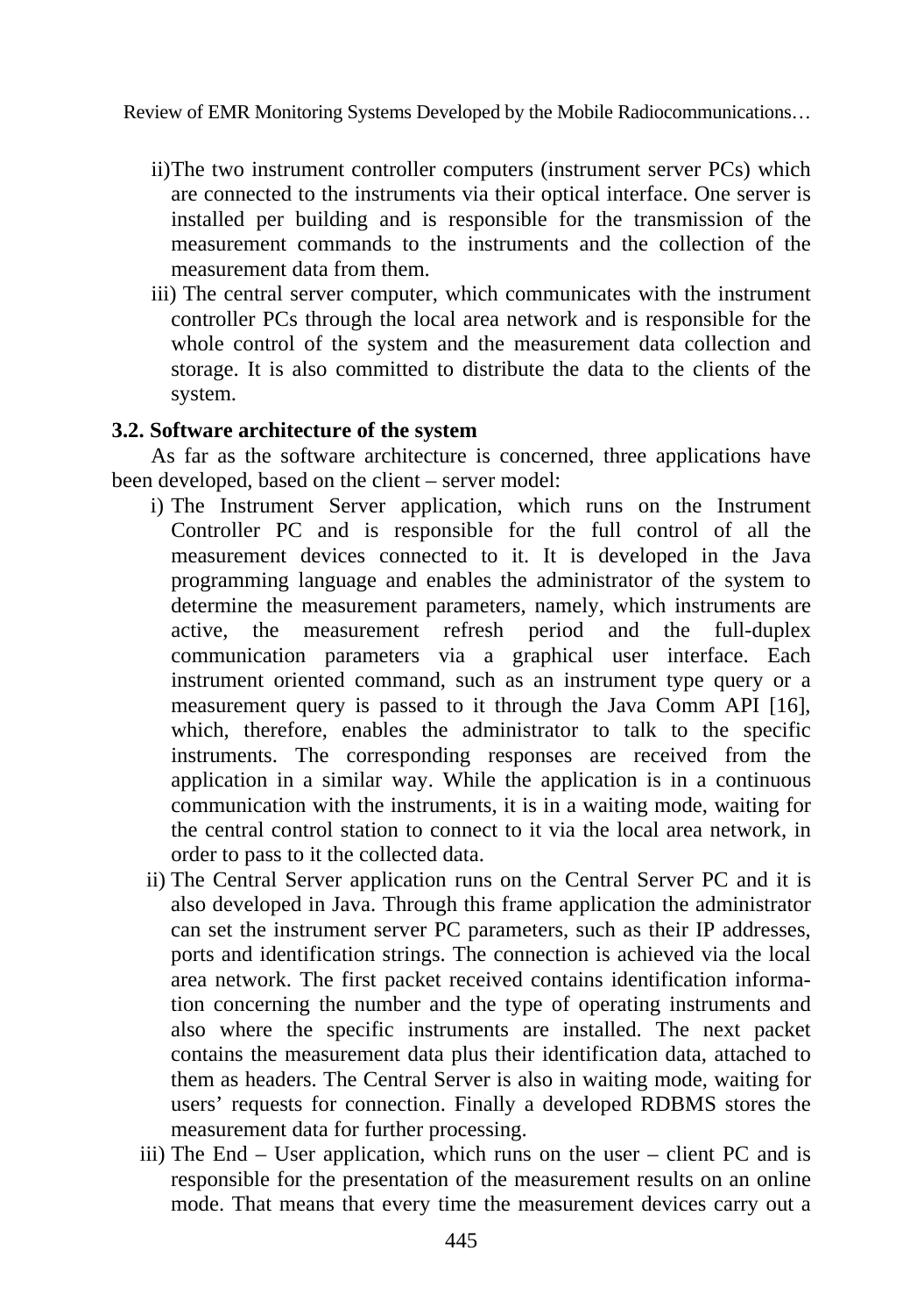new measurement, it is automatically previewed on this application. Through its graphical user interface one can monitor the electromagnetic field measurements from all the devices, regarding all the measurement sites. Moreover, a comparison with the safety reference level is done on the fly and a graphical indication reflects the result of this comparison.

# **4 Hermes and Pedion24 Systems – Continuous Monitoring of EMR**

#### **4.1 System architecture – design aspects**

A typical system architecture of a centralized monitoring network is depicted in Fig. 9.

The network consists of the Remote Measurement Stations (RMS) and one or more Control Units (CU). Each remote measurement station communicates with the control unit via a public wireless network such as GSM, GPRS or UMTS. Such a wireless interface allows the installation of a measurement station practically everywhere as long as the area is covered by any cellular operator. The control unit controls the remote units, stores the measurement data and hosts the web site. Any interested party can access the results through an internet gateway [1]. A detailed description of each part of the system follows.



**Fig. 9** *– System architecture.* 

#### **4.1.1 Remote measurement station**

The measuring equipment must be a fully autonomous unit able to [1]:

- ̶ operate continuously (on a 24-hour basis),
- ̶ perform electromagnetic radiation measurements in the frequency range of interest covering the main sources that contribute to the total electromagnetic pollution,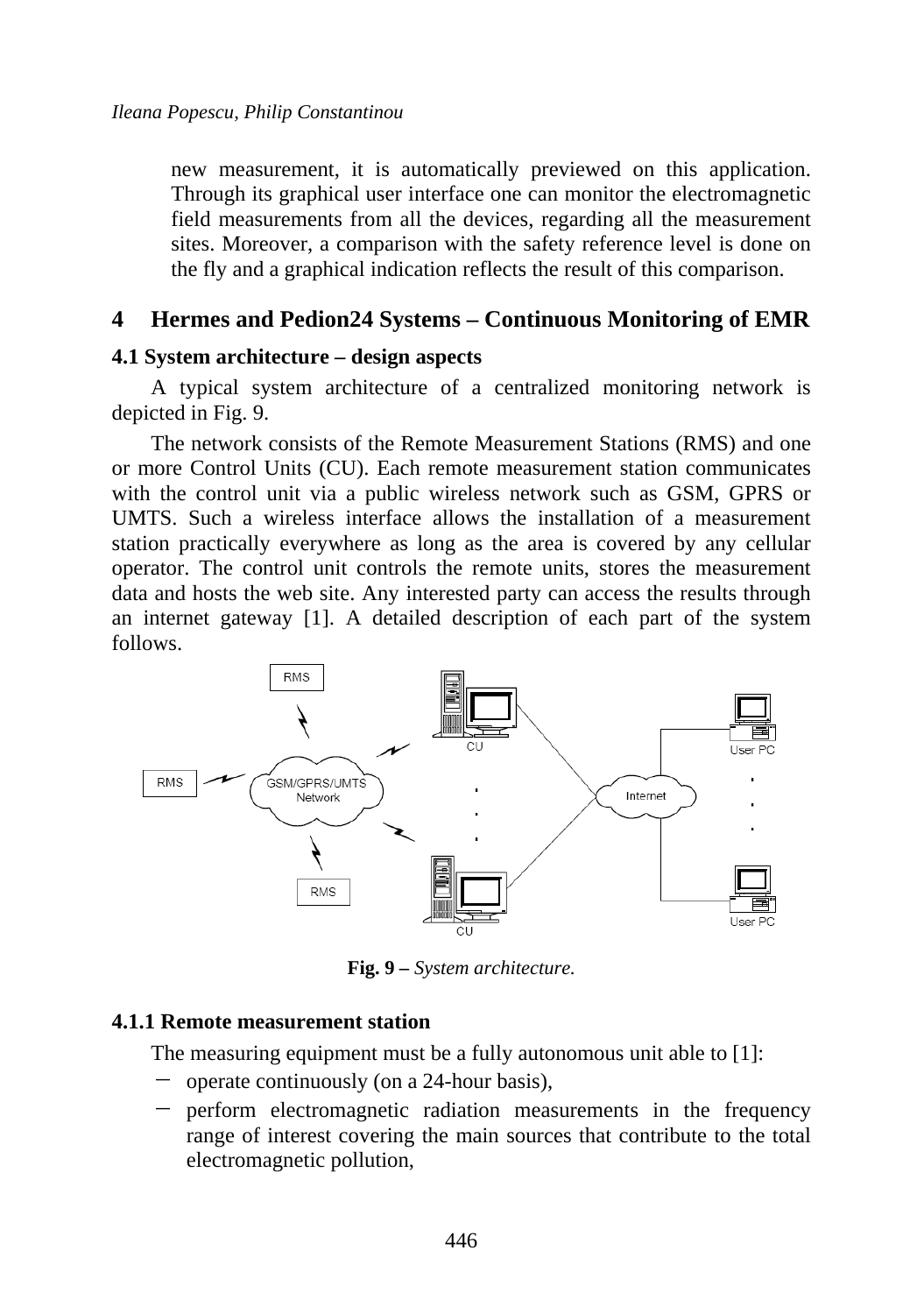- ̶ store the measurements in its internal memory and transmit them to the control unit via a wireless interface for further elaboration,
- ̶ be supplied by the main power supply or a solar panel (preferable),
- ̶ be fully remote controlled,
- ̶ detect abnormal operation of any kind (self diagnostics such as power loss and overheating problems) and report it to the control unit.

In order to fulfill these requirements a remote monitoring station would consist of a broadband isotropic and triaxial electric field sensor, a GSM/GPRS/UMTS modem, as well as temperature and humidity sensors. A major problem encountered in this system is the periodic calibration of the monitoring stations. Regarding the measurement quantities, either broadband or narrowband measurements can be conducted. Broadband measuring stations record the electrical field strength and/or the power flux density for a given frequency range. A range of  $100 \text{ kHz} - 3 \text{ GHz}$  is usually enough in order to take into account the vast majority of sources. Other possible ranges are for example 880 – 960 MHz (GSM900), 1880 – 2100 MHz (GSM1800 plus UMTS band), etc. In  $[17 - 19]$  the interested reader can find a plethora of commercially available monitoring units. Recently, selective monitoring systems became commercially available [20]. The referred stations are fully autonomous and can be remotely controlled via the GSM/GPRS protocol [1]. Nevertheless, there exist some limitations regarding this type of device. Basically, the contribution of each frequency band or equivalently radiation source cannot be estimated, as the measurement probes of the stations have a broad frequency response. In addition, only one spot of the whole inspected site is actually measured, which renders the final installation spot selection a critical manner. To overcome these limitations, we have decided to perform additional on-site or "ad-hoc" measurements using different equipment on each site every 6 to 12 months. These measurements do not replace the continuous measurements but they complement them. The scope is twofold. First, by using either a spectrum analyzer or a highly selective radiation meter, we accomplish to distinguish between the radiation sources. Moreover, a verification of the accuracy of the continuous measurement result is available by simply comparing the total exposure levels of the two methodologies [1].

# **4.1.2 Control units**

The control unit is a server computer equipped with a wireless modem and the necessary software applications for [1]:

- i) controlling the remote monitoring stations and configuring the operational parameters,
- ii) downloading the measurement data via the wireless interface,
- iii) storing the data in its hard disk,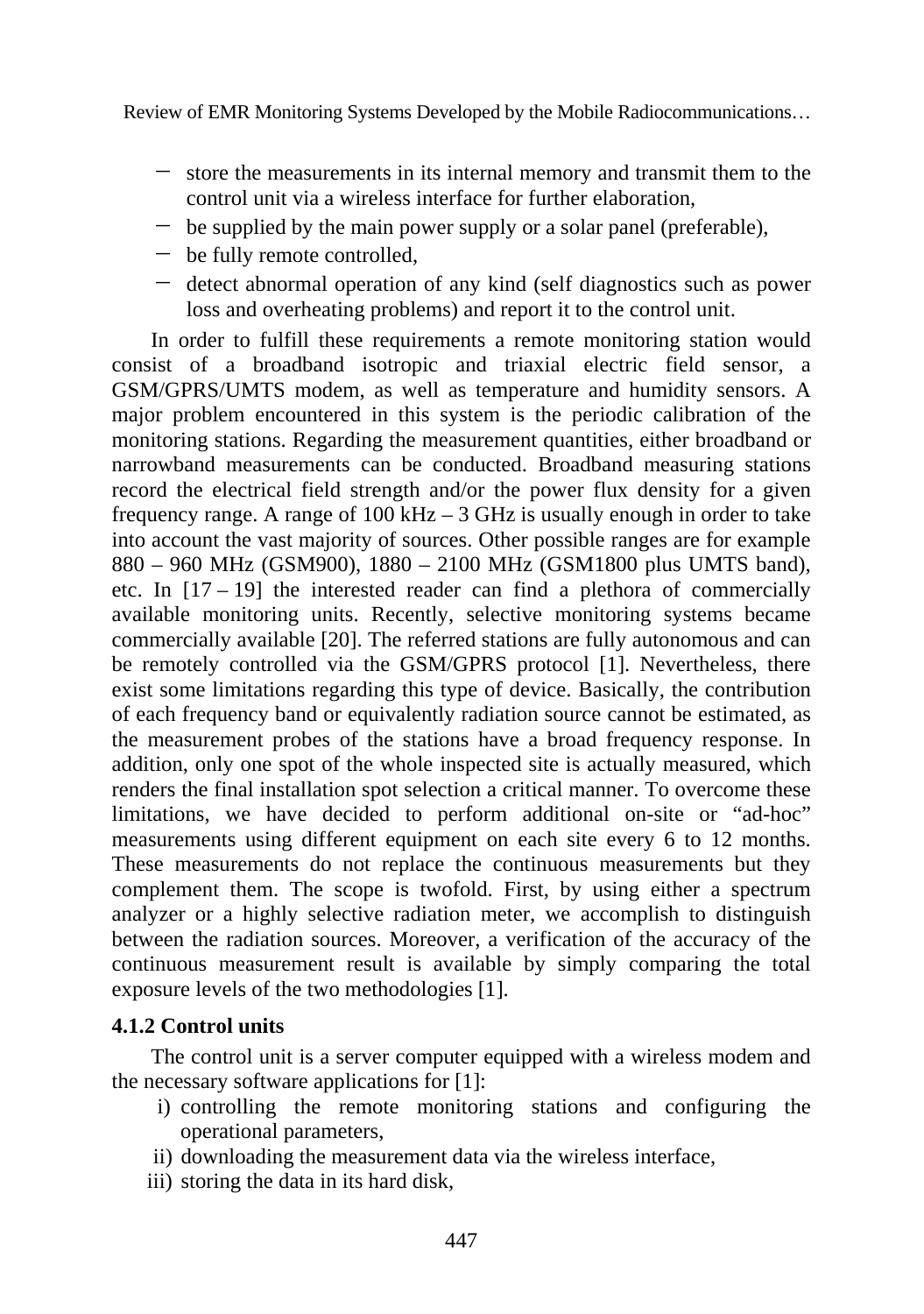iv) processing the measurement results and publish them to the corresponding web site.

Usually the remote measurement station manufacturer provides a software application for the control of the units and the data collection. Through this application the system administrator is able to change the measurement and communication parameters. The data is collected and exported in formatted text file. Moreover, a graphical user interface is provided for plotting the measurement values. The measurement data is stores in a database therefore a full historical record for every measurement site is kept on the control unit. An administrative tool (desktop- or web-based) is developed in order to perform the above operations. Finally, a web server running on the control unit hosts the web site [1]. A more detailed description of the hardware and software architecture can be found in  $[21 – 24]$ .

#### **4.2 Operating networks in Greece**

Two electromagnetic radiation networks have been deployed in Greece. These electromagnetic radiation monitoring networks share a common scientific goal, that is, to conduct accurate, long-term, continuous measurements of the non-ionizing electromagnetic radiation in Greece and to determine and understand trends and variability of the field [1].

#### **4.2.1 Hermes monitoring network**

In November 2002, the Mobile Radiocommunications Laboratory of the National Technical University of Athens, commenced the operation of the first electromagnetic radiation monitoring network in Greece, named "Hermes". The development of this network was motivated by the lack of previous systematic measurement and recording of electromagnetic field strength levels over the country and aimed at providing valid, up-to-date information to citizens about the results of these measurements, namely, the exposure level to non-ionizing electromagnetic radiation [1].

The system at its present state (May 2014) comprises 124 remote monitoring stations spread all over Greece and two control unites located in two University laboratories (National Technical University of Athens, NTUA and Aristotle University of Thessaloniki, AUTH). The Mobile Radiocommunications Laboratory controls stations located in the Southern part of Greece, while the AUTH in the northern part. The stations are located at schools, universities, public authorities' buildings and private flats. There are multiple criteria for the selection of the measurement sites. High population concentration is among the most important ones. The special features of each location, such as the presence of buildings of particular interest for the local community (e.g. schools and hospitals) and the existence of antennas in the close vicinity of the sites are also taken into account. It should be explicitly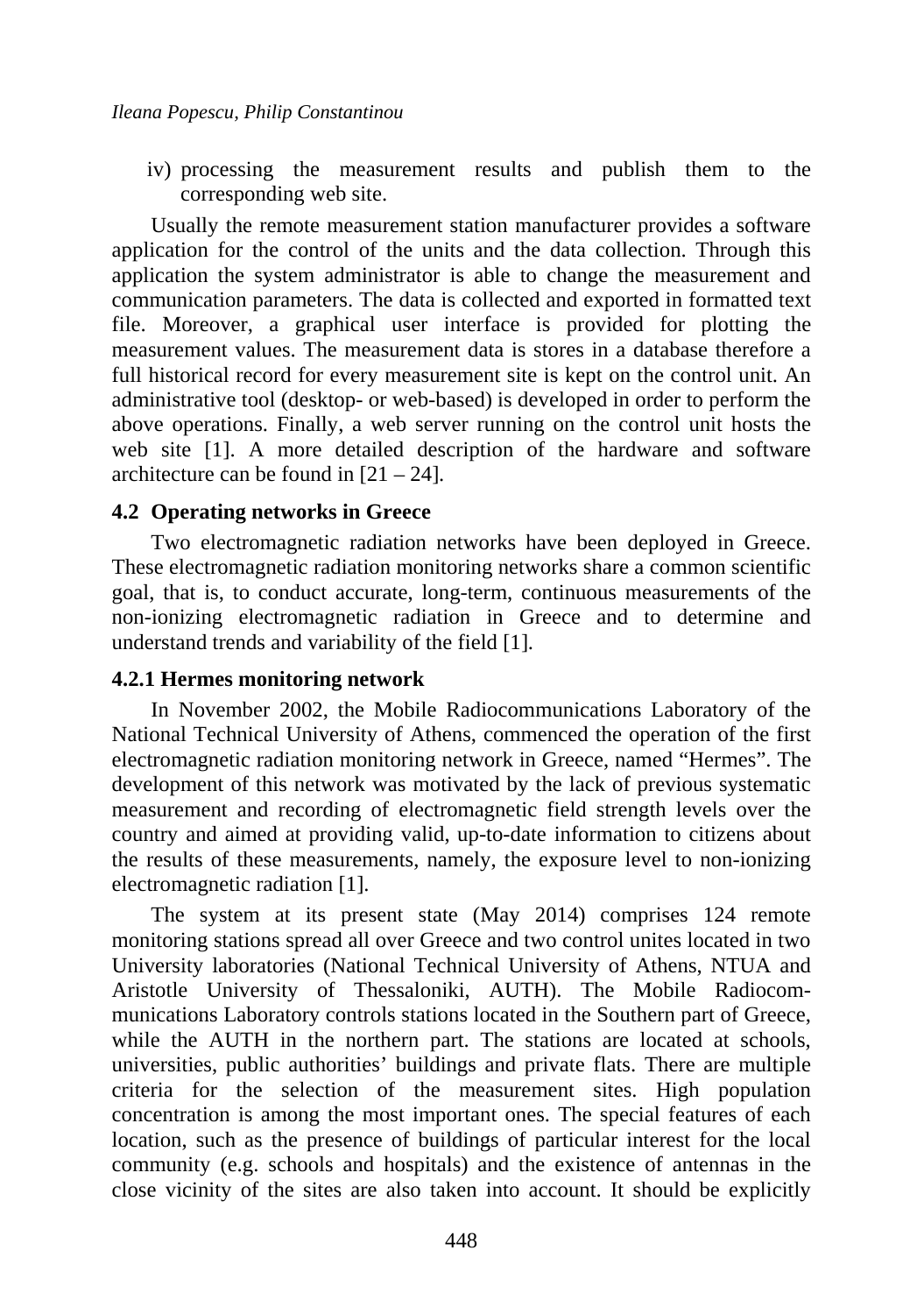noted that the aim of this monitoring network is to provide the public with accurate information about the electromagnetic radiation at sensitive areas all over Greece rather than to measure the radiation emitted from specific antennas. As a result, the technical characteristics (emitted power, main lobes, etc) of the nearby antennas are not a priori known, as we do not focus on distinctive antennas. From now on, we will only refer to the stations that are under the control of the Mobile Radiocommunications Laboratory.

The measurement results are open to the general public through a devoted web site (see Fig. 10).



**Fig. 10 –** *Hermes monitoring network*.

The web site contains both static and dynamic pages and aims at presenting the measurement results for all the monitored sites. It also provides information concerning the non-ionizing electromagnetic radiation exposure issue. Through the web site, the visitor may view graphs of the measured values for custom date/time interval selection. Furthermore, a comparison of the measured values with the Greek legislation reference levels is presented. A feedback form is also available to the public in order for them to express questions or comments to the system administrators. Although the electric field strength is recorded by the remote measurement stations, power flux density values are presented on the web site [1]. Detailed description of the "Hermes" network and the results of the measurement can be found in [8].

#### **4.2.2 "Pedion24" monitoring network**

In November 2005, Mobile Radiocommunications Laboratory started the operation of a second monitoring network, named "pedion24" network, Fig. 11.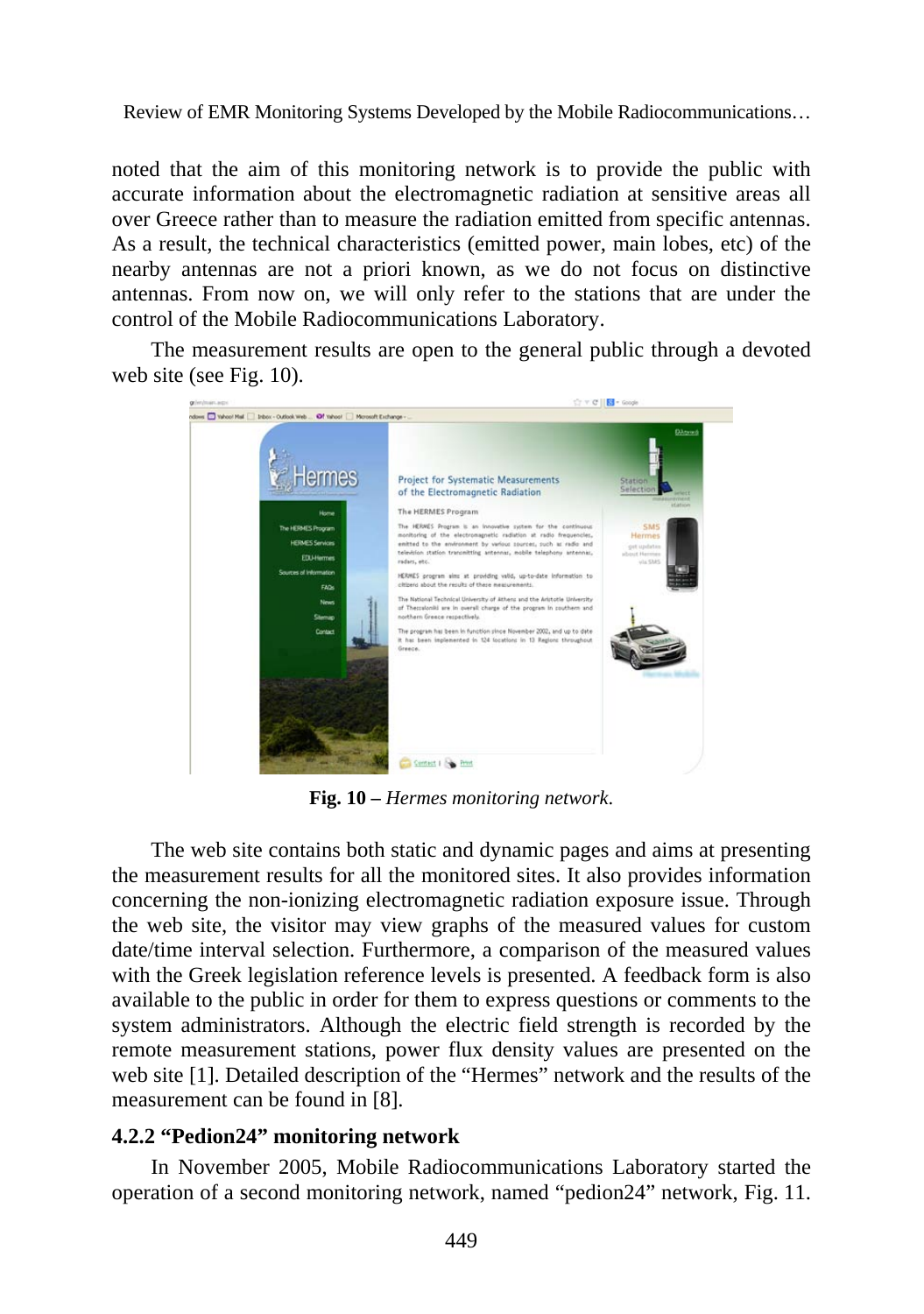#### *Ileana Popescu, Philip Constantinou*

The design and operating principle of this network are similar to those of "Hermes" network. "pedion24" network at its present state (May 2014) consists of 205 remote monitoring stations. Locations of monitoring stations are carefully chosen to cover places of special interest such as schools, hospitals, nurseries, areas with high population density, and also private flats in Attica and 39 other prefectures of Greece. The network is continuously expanded throughout Greece. Detailed description of the "pedion24" network and the results of the measurements can be found in [9].



**Fig. 11** *– "Pedion24" monitoring network.* 

# **4.3 Measurement methodology**

The described technical background regarding the measurement methodology is common for both presented networks.

# **4.3.1 Broadband measurements**

Fully autonomous and remotely programmable measurement stations have been chosen as the measuring equipment of the continuous monitoring measurement procedure. Four different models have been used, developed by two manufacturers [19, 25]. The stations differ in the number and the frequency range of the bands they measure and record [16]:

- ̶ EE4070-WB model that records the electromagnetic field strength in the frequency band  $100 \text{ kHz} - 3 \text{ GHz}$  (Fig. 12a),
- ̶ EE4070-SL model hat records the field strength for three frequency bands:  $100 \text{ kHz} - 3 \text{ GHz}$ , GSM-900 band GSM $1800 + \text{UMTS}$  band,
- ̶ MCE-410 model that records the field strength for two frequency bands: 100 kHz – 3 GHz and 900 MHz – 3 GHz (Fig. 12b),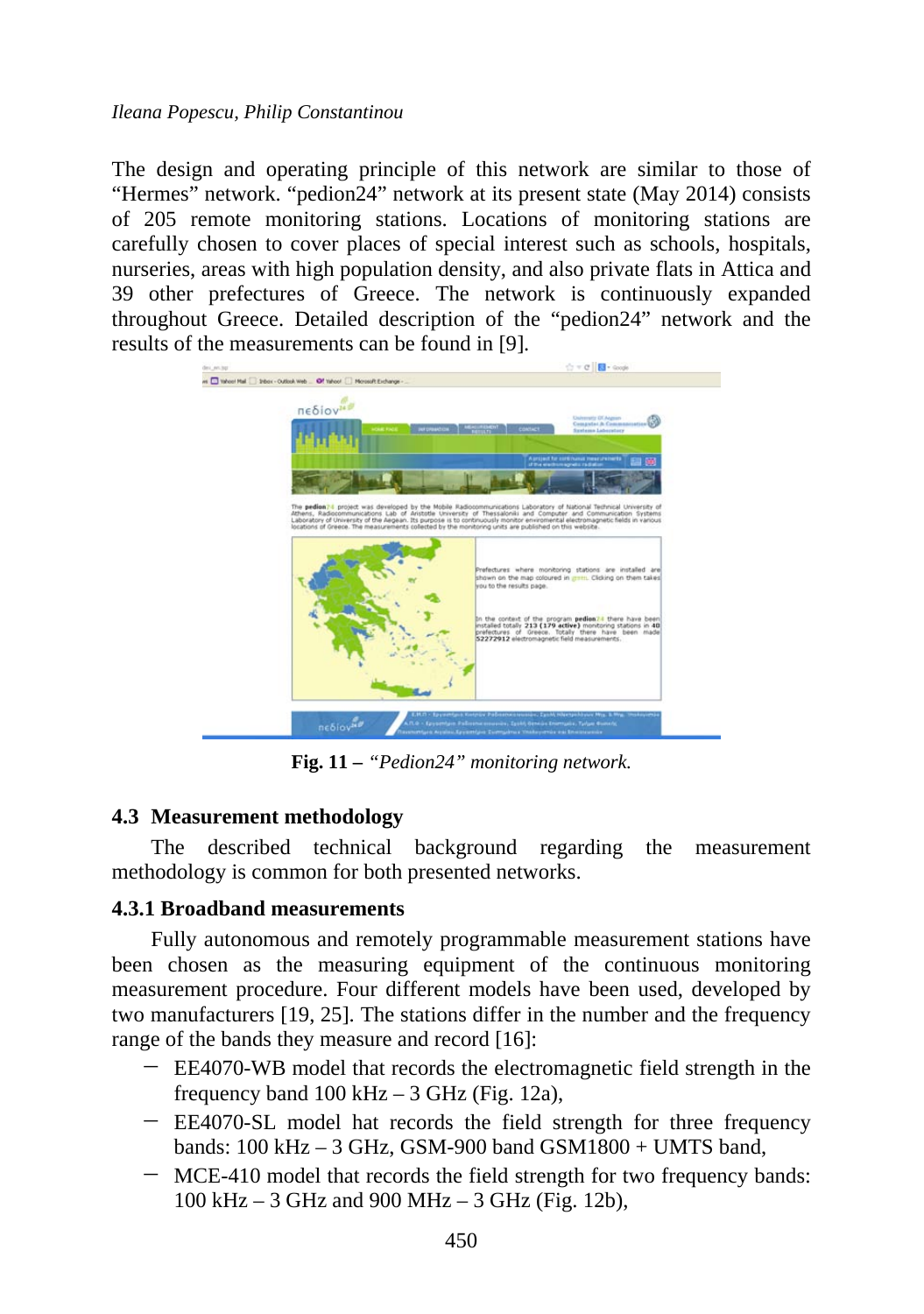̶ PMM-8057 model with EP–3B-01 probe model that records the field strength in three frequency bands:  $100 \text{ kHz} - 3 \text{ GHz}$ ,  $100 \text{ kHz} - 862 \text{ MHz}$ and 933 MHz – 3 GHz (Fig. 13).



(a)

(b)

**Fig. 12** – (a) EE4070-WB *station at Koskinou, Rhodes*; (b) MCE-410 *station at Heraklion, Crete*.

The measured quantity is the electric field strength and the sensors are isotropic tri-axial E-field probes. Currently, the vas majority of the remote measurement stations used for the two networks are MCE-410 and PMM-8057 models, as the other two models have been discontinued by the manufacturers. The main technical characteristics of these two stations and a detailed description of the measurement methodology can be found in [7].



**Fig. 13** *–* PMM8057 *station at Kipseli, Athens.*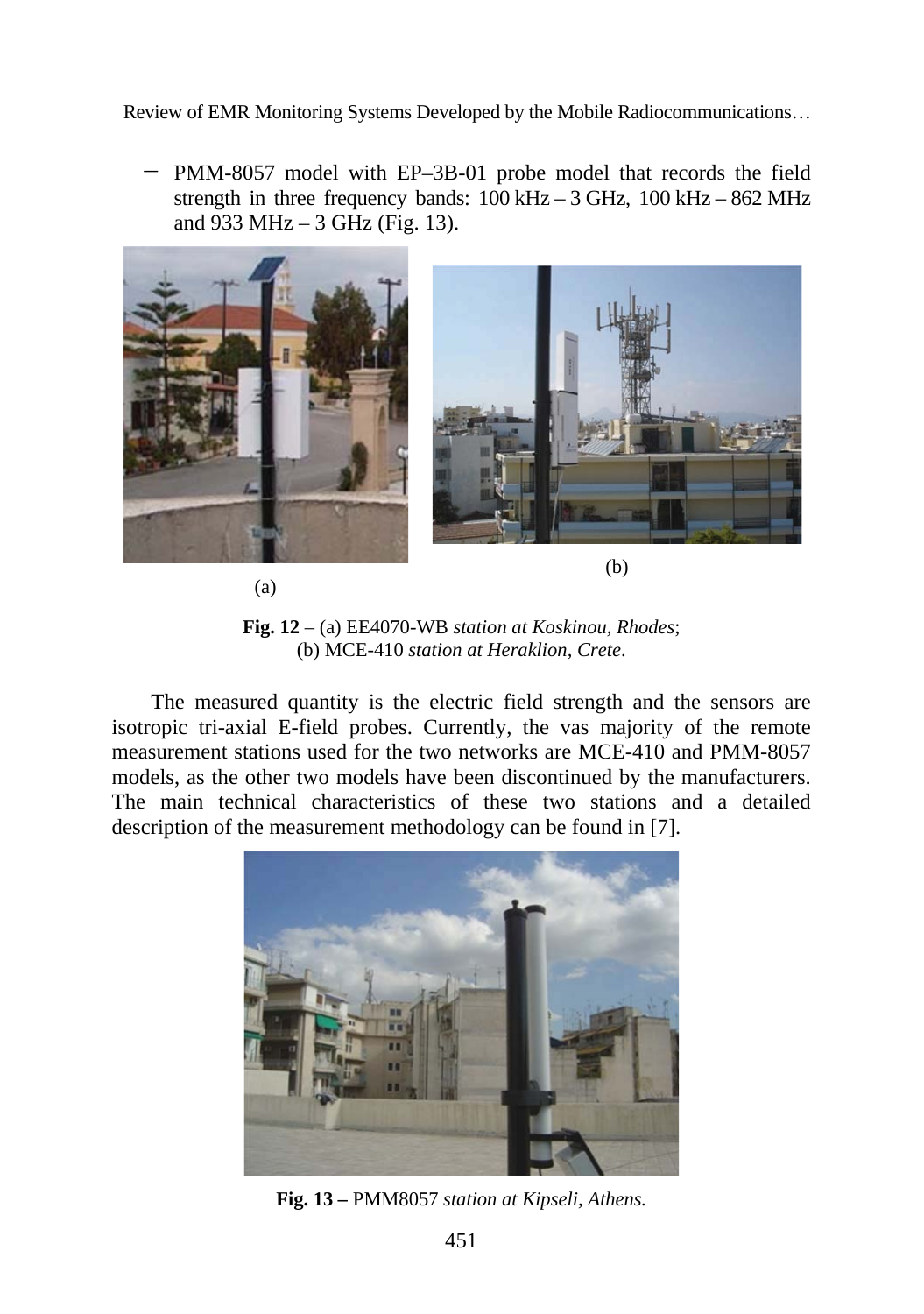#### **4.3.2 Ad-hoc frequency selective measurements**



(a)



(b)

**Fig. 14** – *Narrowband measurement setup*: (a) *Spectrum analyzer*; (b) *Selective radiation meter.* 

The necessity of these measurements has been explained in a previous section. Either a portable spectrum analyzer equipped with a set of antennas [26] or a selective radiation meter [17] with a broadband probe can be used to measure the electric field strength/power flux density values of every radiation source. Then, the measured data are processed and grouped in sub-bands such as FM, UHF, GSM-900, etc. The calculation of the total exposure level is based on the formula given in [2] and [27]:

$$
SI = \sum_{i>20MHz}^{300GHz} \left( \frac{E_i^2}{E_{\text{lim},i}^2} \right) = \sum_{i>20MHz}^{300GHz} \left( \frac{S_i}{S_{\text{lim},i}} \right) < 1 \text{ for safe exposure,}
$$
 (5)

where:

- $\sim$  SI is the safety index and must be lower than the unit for safe exposure
- $E_i$  and  $S_i$  are the measured values for each frequency source *i*,

 $E_{\text{lim,}i}$  and  $S_{\text{lim,}i}$  are the corresponding reference levels.

The lowest measured frequency is 20 MHz for the spectrum analyzer set-up and 75 MHz for the selective radiation meter set-up and not 100 kHz as in continuous monitoring due to the lack of an antenna for measuring such a low band. Therefore, we must be careful when comparing these results with the broadband monitoring results due to this difference in the measured bands.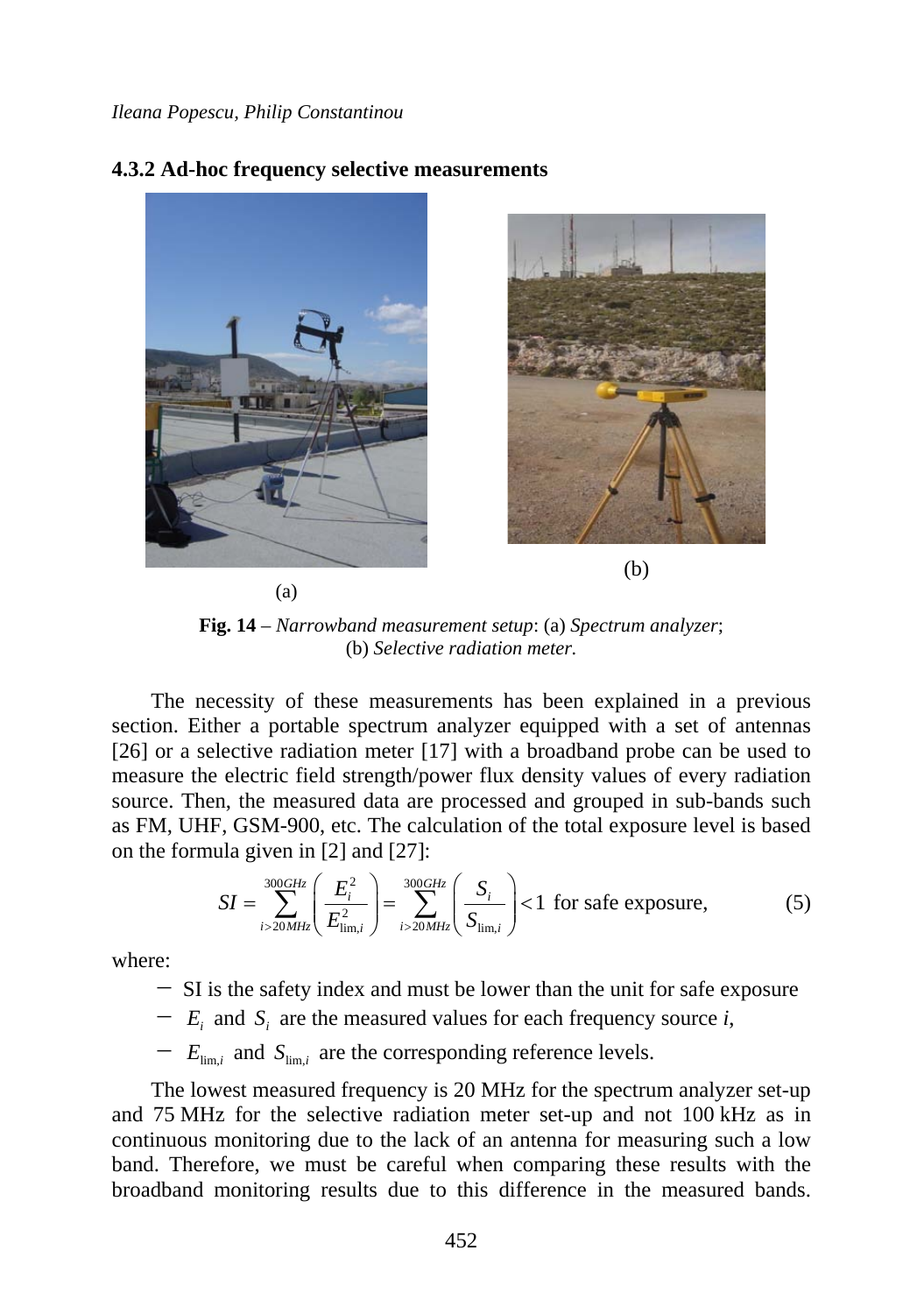Another commonly used measure of the exposure level is the inverse of the safety index, which shows how many times below or above the safety limits is the measured field. The contribution of each formed sub-band to the total exposure is also calculated based on the individual safety indexes (by summing the corresponding terms of the summation). Typical ad-hoc measurements setups and two representative graphs from the web site are given in Fig. 14 and Fig. 15 and Fig. 16 correspondingly.



**Fig. 15** *– Power Density measurement results conducted with a spectrum analyzer* (*narrowband*)*. The bold indicates how many times below the limit the measured levels are.* 



**Fig. 16** *– Contribution of each band to the total electromagnetic radiation calculated by spectrum analyzer measurements.* 

# **5 Conclusion**

In this paper we have presented three non-ionizing electromagnetic radiation monitoring networks designed and implemented by the Mobile Radiocommunications Laboratory of the National Technical University of Athens, Greece.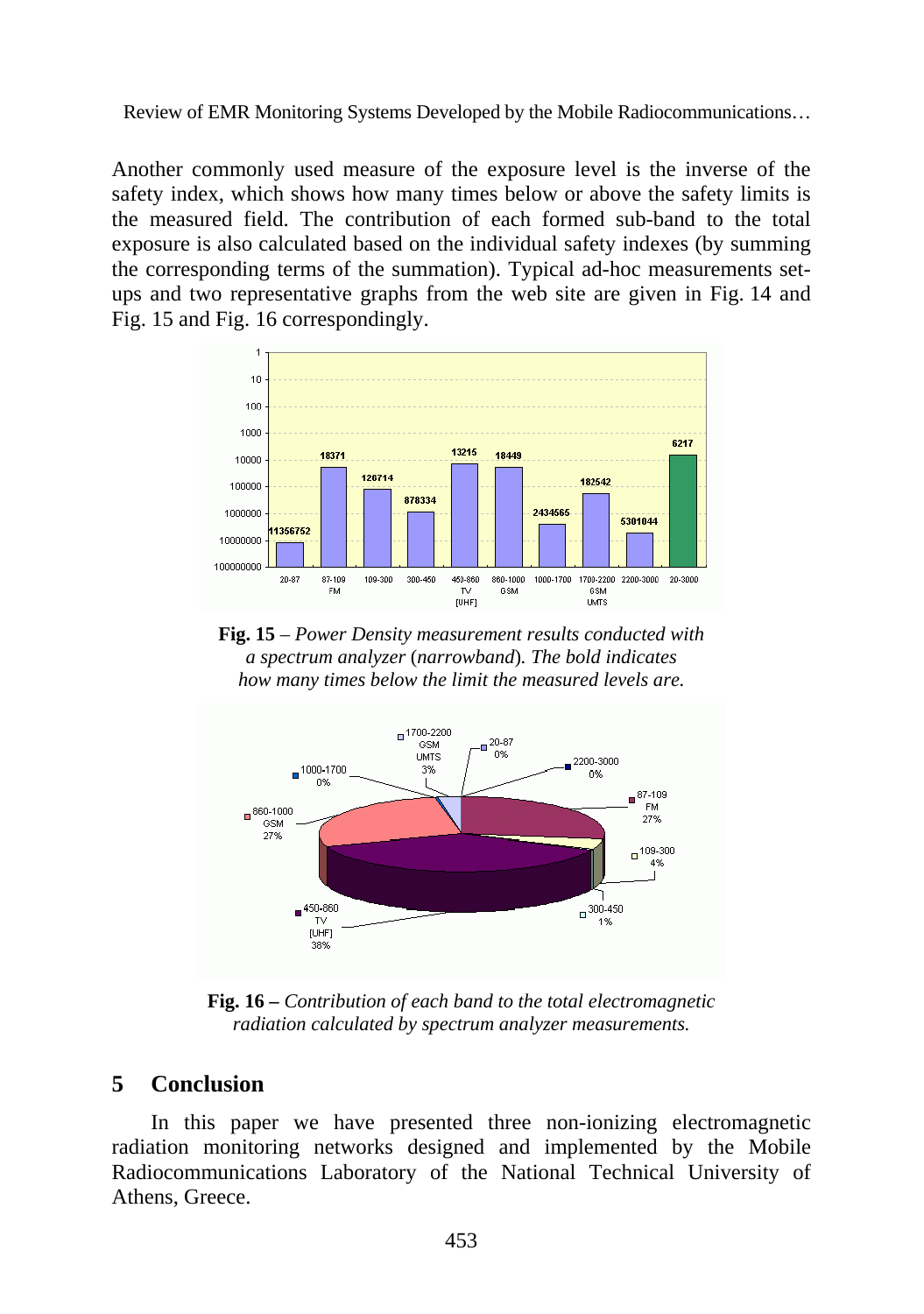#### *Ileana Popescu, Philip Constantinou*

In the first network, a developed software application performs radio monitoring in order to inform the general public about the levels of the electromagnetic radiation from antenna parks. The application implements a robust algorithm based on the functions of the spectrum analyzer. The public, through a web-site, gets informed with the issues regarding the electromagnetic radiation produced by wireless telecommunication systems.

The second radio monitoring network presented is a fully automated distributed multiinstrument RF radiation measurement system that monitors on a real time basis the electromagnetic radiation emitted by antenna parks. The key feature of this system is the online operation capability, its easy configurability through a computer network and the automatic adaptation of the running software application to any configuration change.

The third presented case is the design and development of automated nationwide monitoring systems of the non-ionizing electromagnetic radiation in Greece. The system uses reliable hardware based on electric field strength probes and the measured data is presented openly to the public using the Web. Two independent networks, called "Hermes" and "pedion 24" have been operating since November 2002 in several areas of Greece, and more than 73 000 000 electric field strength measurements have been recorded up-to-date in our database and 350 ad-hoc measurements have been conducted. Since the commencement of operations the measured electromagnetic radiation levels are significantly below the required reference levels. We are currently planning the installation of more remote stations in dense urban and rural environments.

#### **6 References**

- [1] A. Gotsis, N. Papanikolaou, D. Komnakos, A. Yalofas, P. Constantinou: Non-ionizing Electromagnetic Radiation Monitoring in Greece, Annals of Telecommunication, Vol. 63, No. 1-2, Feb. 2008, pp. 109 – 123.
- [2] European Commission (EC): Council Recommendation 1999/519/EC of 12 July 1999 on the Limitation of Exposure of the General Public to Electromagnetic Fields (0 Hz to 300 GHz), Official Journal of the European Communities, July 1999, pp. L 199/59 – L 199/70.
- [3] Hellenic Republic Law No. 3431, About Electronic Communications and Other Provisions, Government Gazette, FEK No. 13A'/03.02.2006.
- [4] monIT Project: Electromagnetic Radiation Monitoring in Mobile Communications http://www.it.pt/project\_detail\_p.asp?ID=428, http://www.lx.it.pt/monit.
- [5] Cassiopea Project: http://www.stroud.gov.uk/docs/cassiopea.asp.
- [6] Progett Gardjola: http://gardjola.eng.um.edu.mt/emr.
- [7] Project Horus: http://www.projecthorus.com/EMF.
- [8] Hermes Project: A Project for Systematic Measurement of the Electromagnetic Radiation, http://www.hermes.ntua.gr.
- [9] Pedion24 Project: A Project for Continuous Measurement of the Electromagnetic Radiation, http://www.pedion24.gr.